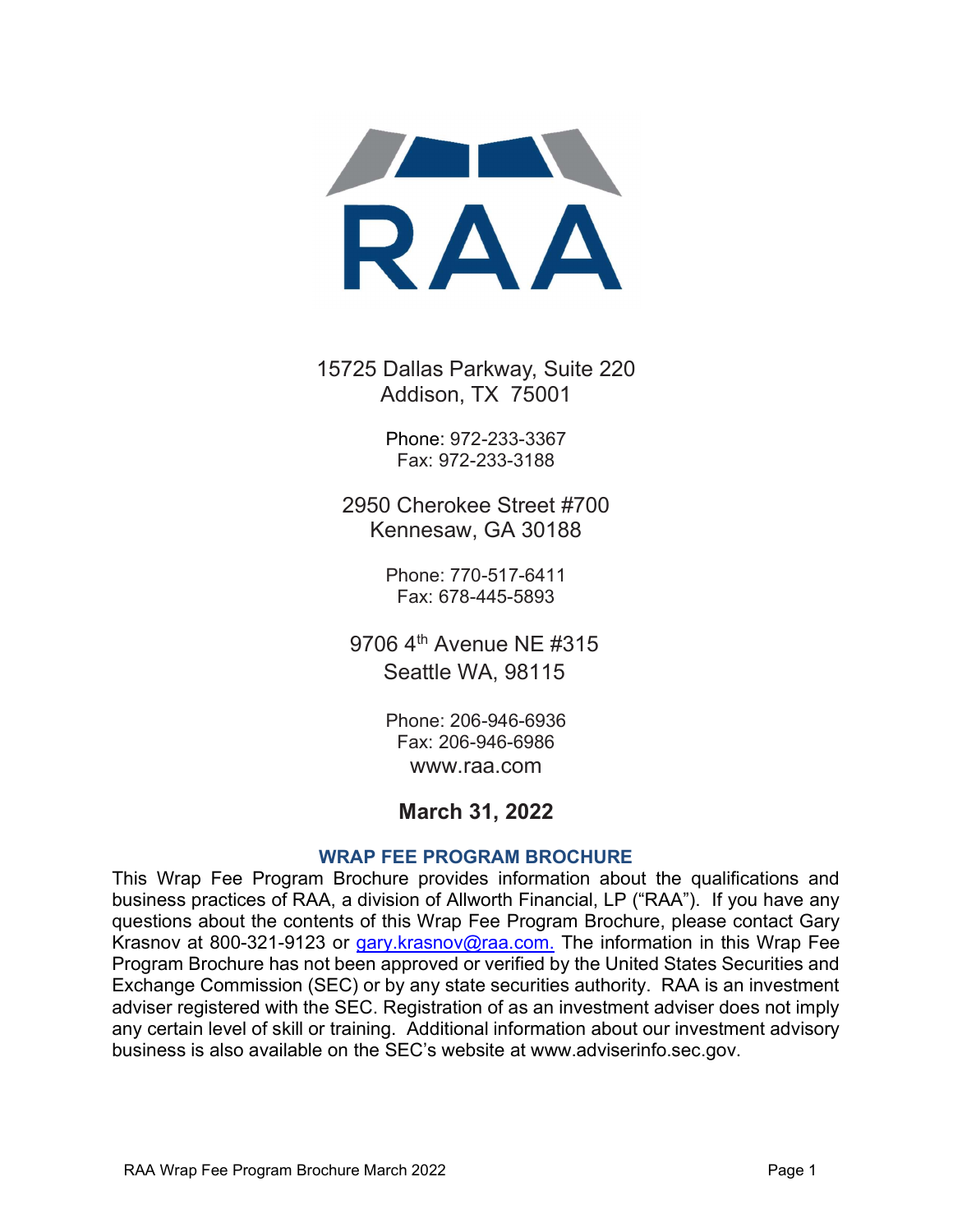### MATERIAL CHANGES

This item provides information regarding specific material changes and a summary of such changes made to the Disclosure Brochure since the last annual update of the brochure which occurred in March 2021.

RAA may delegate some or all of its responsibilities for a portion or all of a client's portfolio to one or more third party investment advisers. Please see "Portfolio Management Strategies" for additional details on these relationships.

We will ensure that you receive a summary of any material changes to this and subsequent disclosure brochures within 120 days after our firm's fiscal year ends. Our firm's fiscal year ends on December 31, so you will receive the summary of material changes no later than April 30 each year. At that time, we will also offer or provide a copy of the most current disclosure brochure. We may also provide other ongoing disclosure information about material changes as necessary.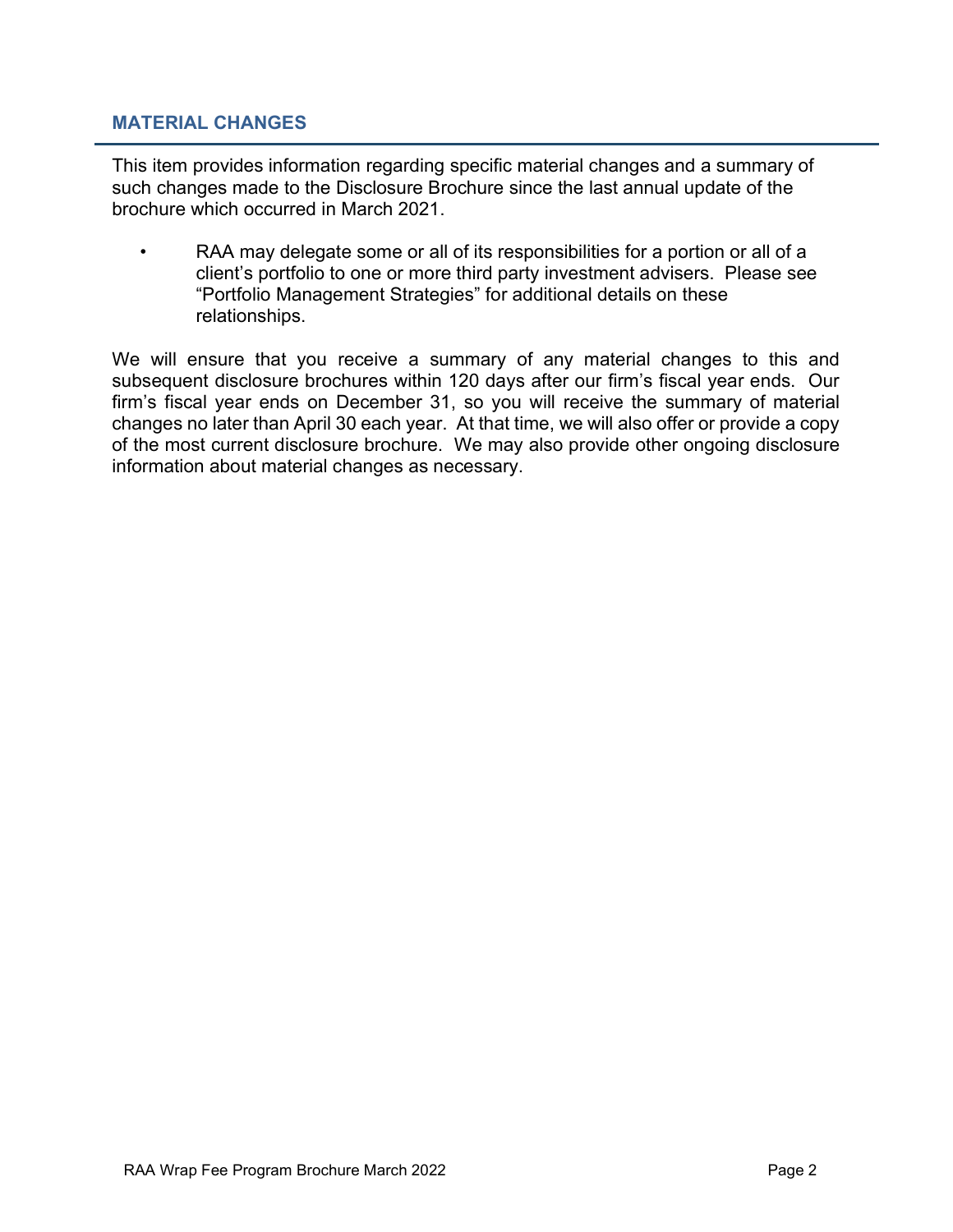# TABLE OF CONTENTS

| ITEM 5 - ACCOUNT REQUIREMENTS AND TYPES OF CLIENTS 8           |  |
|----------------------------------------------------------------|--|
| ITEM 6 - PORTFOLIO MANAGER SELECTION AND EVALUATION 9          |  |
| ITEM 7 - CLIENT INFORMATION PROVIDED TO PORTFOLIO MANAGERS  14 |  |
| ITEM 8 - CLIENT CONTACT WITH PORTFOLIO MANAGERS 14             |  |
|                                                                |  |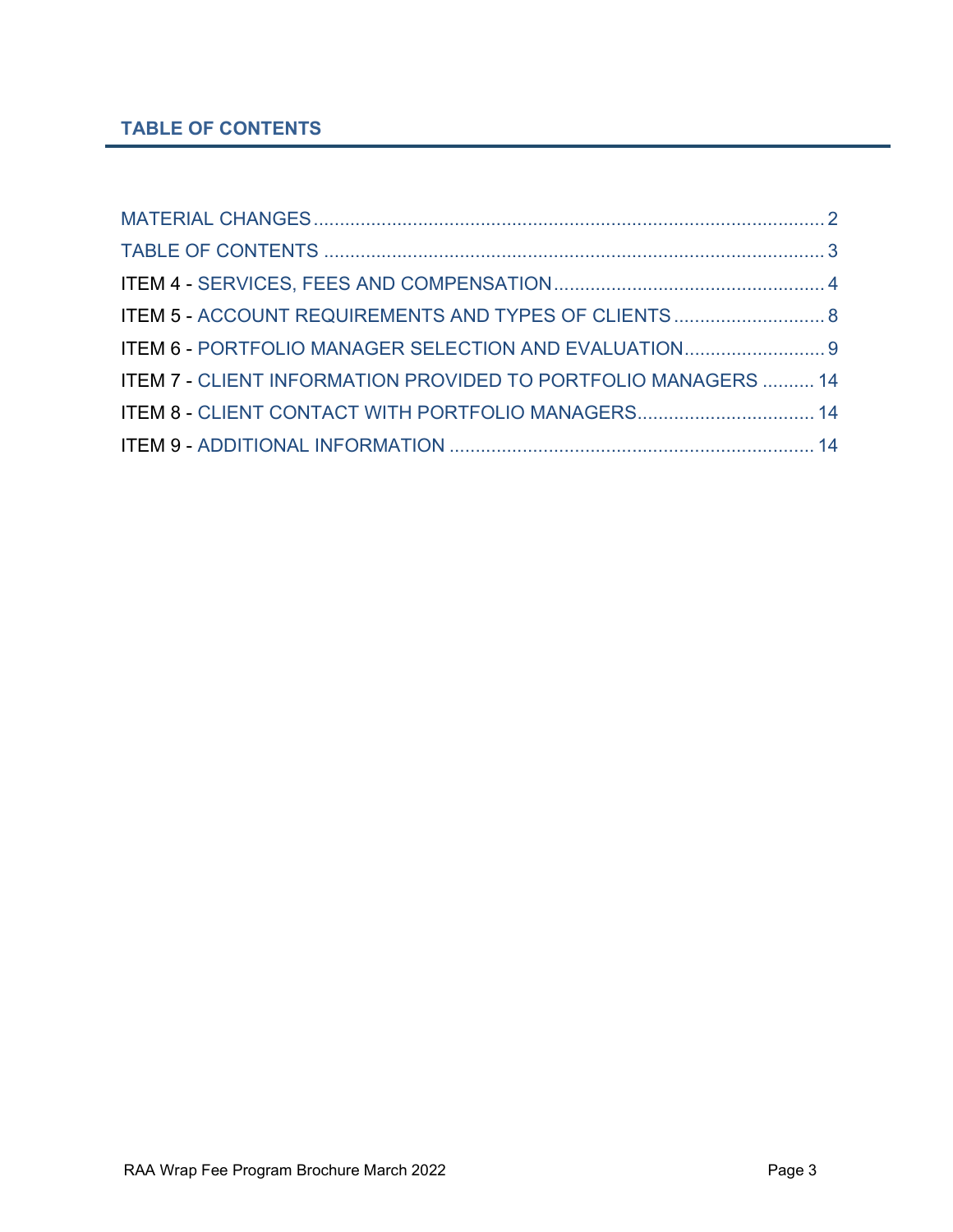# ITEM 4 - SERVICES, FEES AND COMPENSATION

This brochure describes the Allworth Financial, LP d/b/a RAA ("RAA," "Allworth" or the "Firm") Wrap Fee Program (referred to as the "Program"). The Program is a wrap-fee program which means advisory services and transaction services are provided for one fee. As a wrap-fee program, fees paid to RAA by clients cover RAA's advisory services and all trade execution fees charged by the qualified custodian. Therefore, clients are not charged transaction fees separately from the program fee. This is different from nonwrap fee management programs whereby an investment advisor adviser firm's services are provided for a fee, but transaction services are billed separately on a per-transaction basis.

An RAA investment adviser representative will consult with each potential client to determine overall Program suitability. We only offer the Program to prospective clients and currently do not offer a non-wrap fee alternative; therefore, if an RAA investment adviser representative determines the Program is not suitable for a particular investor, the investor will not participate in the Program. Only investment advisor representatives of RAA serve as portfolio managers in the Program. Therefore, participants in the Program must be advisory clients of Allworth.

For clients utilizing the Fidelity custodial platform, RAA offers the Program, which means advisory services and transaction services are provided for one fee. This is different from non-wrap fee management programs whereby an investment advisor's services are provided for a fee, but transaction services are billed separately on a per-transaction basis. RAA charges a single fee to the client that includes custody, trading, investment advisory fees and other expenses associated with management of the account. RAA is also the portfolio manager for the accounts and clients may select any of the investment strategies that RAA offers. Various investment strategies are provided under the Program; however, a specific investment strategy and investment policy is created to focus on the specific client's goals and objectives. Depending on a client's individual circumstances, investments will be made in, but not necessarily limited to, no-load mutual funds, funds at NAV, exchange-traded funds, equity positions and fixed income positions.

RAA shall obtain information from clients to determine each individual client's financial situation and investment objectives. Accounts are managed on the basis of each client's financial situation and investment objectives, and RAA's services are provided based on the individual needs of the individual client. Clients are also given the ability to impose restrictions on their accounts including specific investment selections and sectors. At least quarterly, clients are encouraged to notify RAA whether the client's financial situation or investment objectives have changed, or if the client wants to impose and/or modify any reasonable restrictions on the management of accounts managed under the Program. At least annually, RAA shall contact individual clients to determine whether their financial situation or investment objectives have changed, or if the client wants to impose and/or modify any reasonable restrictions on the management of accounts managed. RAA shall be reasonably available to consult with individual clients relative to the status of their accounts. Clients shall have the ability to impose reasonable restrictions on the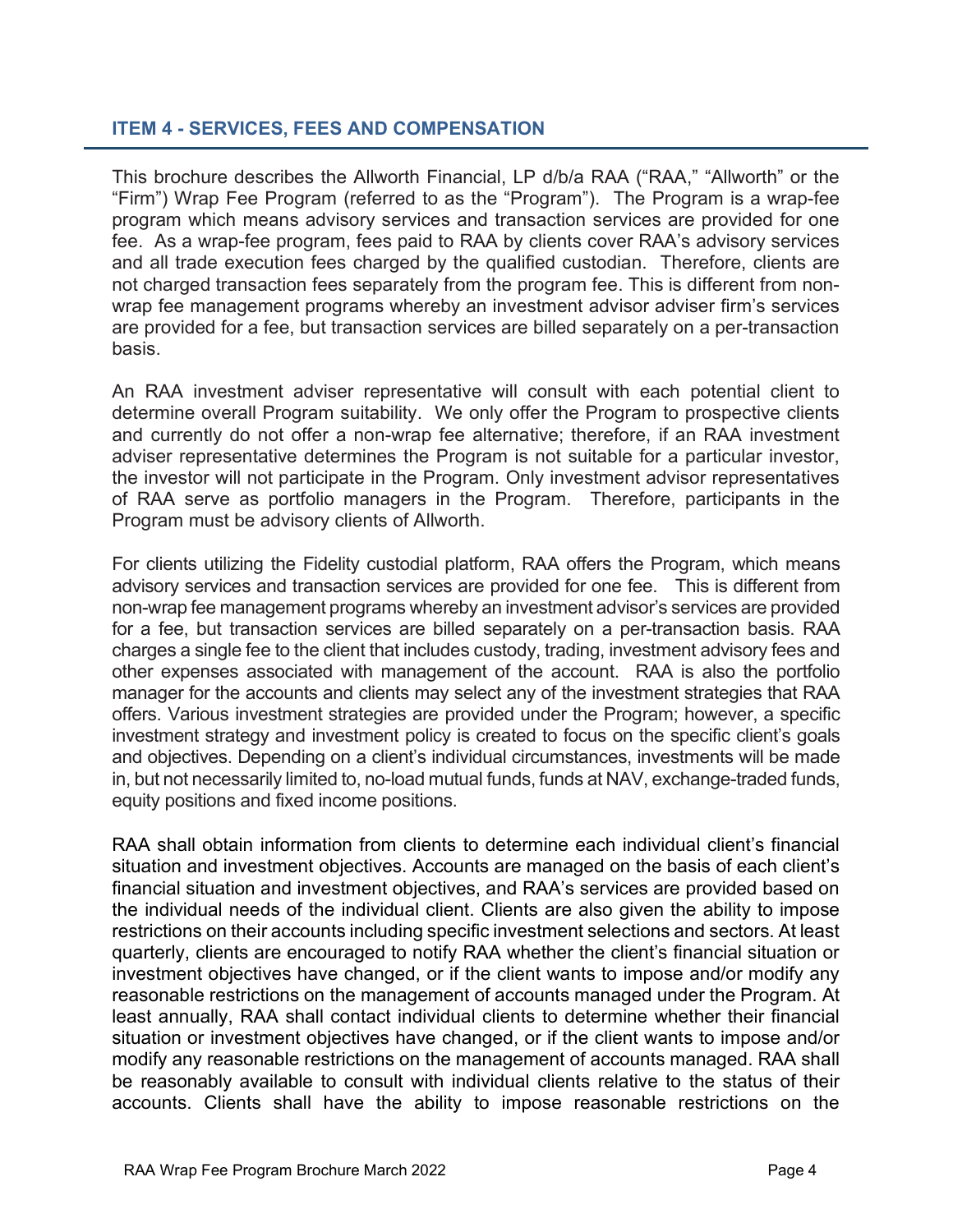management of their accounts, including the ability to instruct RAA not to purchase certain securities. A separate account is maintained for each client with the custodian and clients retain right of ownership of the account (e.g., right to withdraw securities or cash, exercise or delegate proxy voting, and receive transaction confirmations).

When managing client accounts through the Program, RAA will generally manage a client's account in accordance with one or more models reviewed by its Investment Policy Committee (the "Committee"). However, the determination to use a particular model or models is always based on each client's individual investment goals, objectives and mandates. More information about our models and strategies is provided under "Item 6 – Portfolio Manager Selection and Evaluation."

Model portfolios are comprised primarily of target allocations among mutual funds and exchange-traded funds invested in a broad range of market sectors and asset classes. Given the conflicts relating to trading volume and brokerage expenses, clients and prospective clients should be aware that their accounts (and the investment models on which they are based) generally are not expected to require high trading volume to achieve the relevant allocation targets. In addition, client accounts primarily are invested in underlying securities with low transaction costs (e.g., no-load mutual funds) relative to the transaction costs applicable to certain other available securities (e.g., publicly traded equity securities). RAA believes the wrap fee charged is reasonable in relation to the broad suite of services it provides, including with respect to the asset allocation models; however, the factors described above have the effect of reducing the benefit to clients of a unified wrap-fee as it relates to transaction or brokerage expenses, and there can be no assurance for a given client that such services could not be obtained at a lower cost.

RAA negotiates a fee with Fidelity, the account custodian, to cover brokerage costs, which is an expense paid by RAA. Clients pay a single fee to RAA that includes custody, trading, investment advisory fees and other expenses associated with management of the account. RAA pays Fidelity a flat rate per account each year to cover transaction fees, commissions and other brokerage expenses generally charged by the custodian. Clients may receive comparable services from other investment advisors and pay fees that are higher or lower than those charged by RAA. Fees may be more or less than the client would have paid if the services (account management and brokerage transactions) were not bundled together and purchased separately.

As discussed throughout this Brochure, the Program is a wrap fee program available to clients whose assets are custodied on the Fidelity platform. Under the Program, advisory services and transaction costs for trades executed by Fidelity are provided for a single, bundled fee. This is different from a non-wrap fee management program where advisory services are provided for an advisory fee, but custody and transaction charges are billed separately on a per-transaction basis.

# PROGRAM FEES

Fees are computed and billed either monthly or quarterly in advance (as described in your investment advisory agreement) at the beginning of the period based on the market value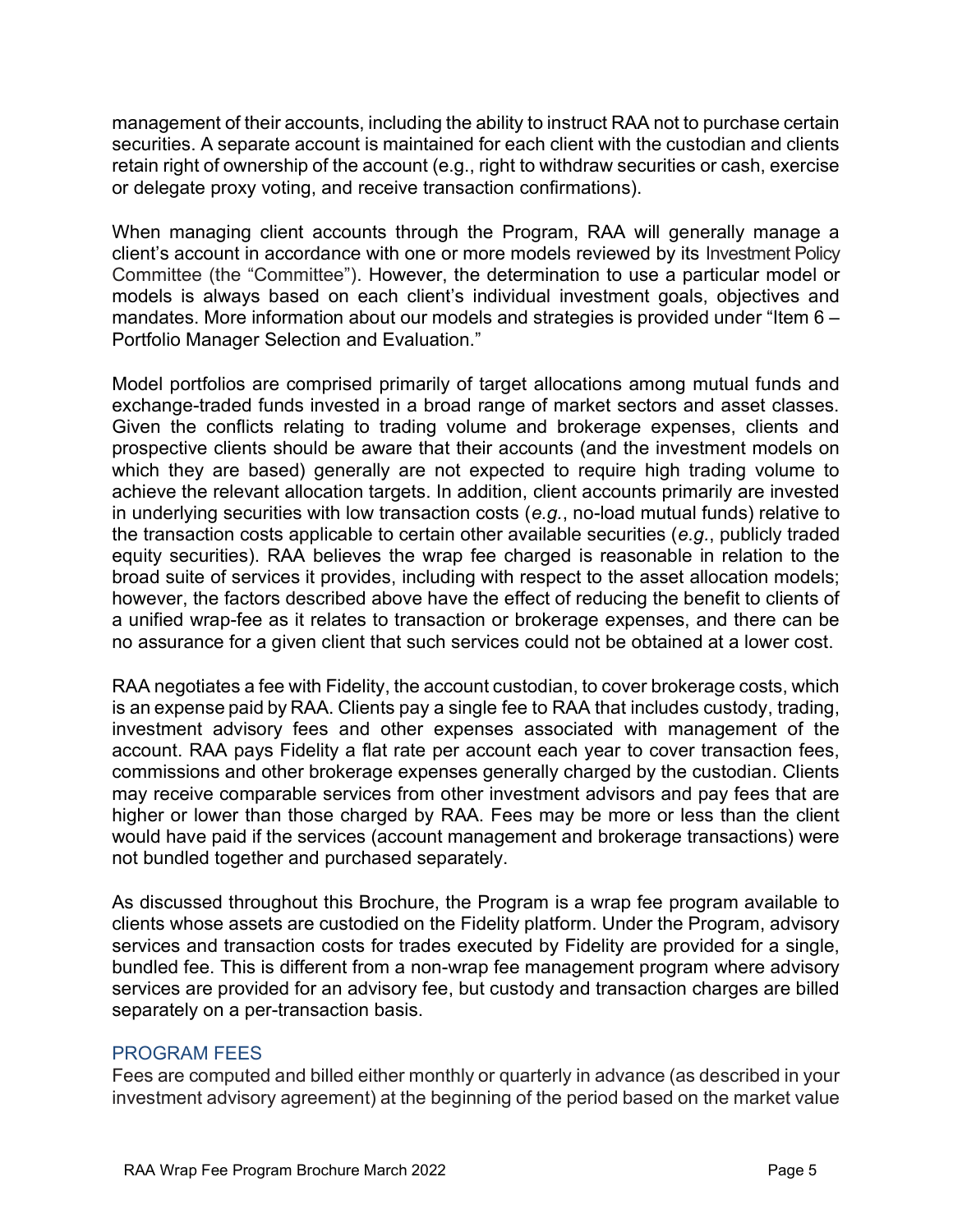on the last day of the prior period. New accounts and deposits to existing accounts are prorated and charged in advance on or shortly after receipt of the initial deposit or transfer. The fee charged is calculated as described above and is not charged on the basis of a share of capital gains upon or capital appreciation of the account. Frequency of fee calculations and charges depend upon the specific terms and conditions set forth in the Investment Management Agreement (including any amendments) executed by the client. There is no additional cost or additional fee charged to the client for financial planning or retirement planning.

RAA intends to charge fees in accordance with the standard fee schedule in place at the time of executing the Investment Management Agreement. Fees are subject to negotiation and may vary from the standard fee schedule to reflect circumstances that apply to a specific client relationship. Therefore, clients may pay different fees for the same services. The client's fee schedule, and any applicable terms and conditions, are stated in the client's Investment Management Agreement. RAA reserves the right to maintain alternate fee schedules for certain groups of clients, such as those grandfathered from prior fee schedules, or those clients that have come to RAA as a result of mergers/acquisitions who were subject to the fee schedule of the acquired firm. The standard advisory fee charged by RAA for clients participating in the Program (the "Program Fee") is as follows:

| <b>Asset Value of the Account</b> | <b>Annual Fee</b> |
|-----------------------------------|-------------------|
| First \$500,000                   | 1.20%             |
| Next \$500,000                    | 1.10%             |
| Next \$500,000                    | 1.00%             |
| Next \$500,000                    | $0.90\%$          |
| Assets above \$2,000,000          | .70%              |

# 401(k) Account Management Standard Fee Schedule\*

Total Market Value 0.50%

\*Clients subject to the Managed Account and 401(k) Account fee schedule may be eligible for Fee Credits as described in the following section.

# Individual Equity Strategy Standard Fee Schedule

| <b>Market Value</b>      | <b>Equity Strategy Annual Fee</b> |
|--------------------------|-----------------------------------|
| First \$500,000          | 1.40%                             |
| Next \$500,000           | 1.30%                             |
| Next \$500,000           | 1.20%                             |
| Next \$500,000           | 1.10%                             |
| Assets above \$2 million | 0.90%                             |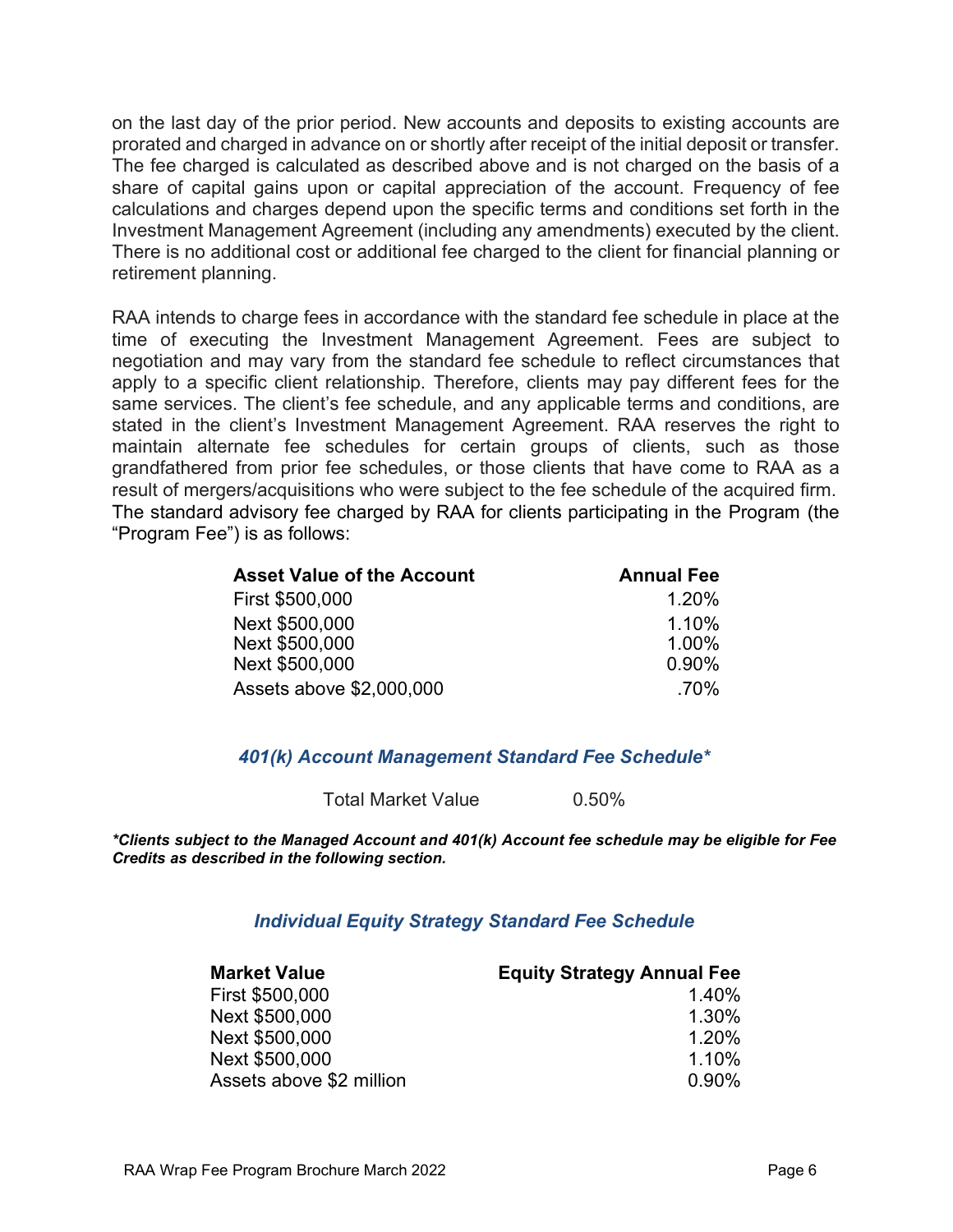The fee schedule for accounts invested in an Individual Equity Strategy is comprised of the Firm's standard Managed Account Fee, plus fees the Firm pays to the sub-advisor or overlay manager.

The Program management fee covers RAA's advisory services (including initial and ongoing reviews of financial circumstances) and all trade execution or asset-based fees charged by the custodian. Specifically, the fee will cover all commissions, prime broker fees, and any other transaction fees relating to the execution of securities transactions within client accounts. There are other operational fees charged by the custodian including, but not limited to, wire transfer fees, overnight check fees, account transfer fees and non-sufficient funds fees that are not covered by the Program fee.

The Program fee paid to RAA includes both advisory services and the cost of any brokerage expenses. The majority of Program client accounts are established at the custodian with transaction-based pricing, which means RAA is assessed a fee for every transaction executed in the account. This means client accounts with higher volume trading generally incur more transaction / brokerage expenses than accounts with lower trading volume. Since such brokerage expenses are borne directly by RAA for accounts in the Program, and they reduce the amount of the net fee retained by RAA. Accordingly, RAA has an incentive to minimize trading volume for trades resulting in transaction and related costs by placing trades less frequently than it otherwise might if such conflict of interest did not exist.

RAA generally will manage a client's account in accordance with one or more model asset allocation portfolios reviewed by the firm's Investment Committee. Model portfolios are comprised primarily of target allocations among mutual funds and exchange-traded funds invested in a broad range of market sectors and asset classes. Given the conflicts relating to trading volume and brokerage expenses, clients and prospective clients should be aware that their accounts (and the investment models on which they are based) generally are not expected to require high trading volume to achieve the relevant allocation targets. In addition, client accounts primarily are invested in underlying securities with low transaction costs (e.g., no-load mutual funds) relative to the transaction costs applicable to certain other available securities (e.g., publicly traded equity securities). RAA believes the wrap fee charged is reasonable in relation to the broad suite of services it provides, including with respect to the asset allocation models; however, the factors described above have the effect of reducing the benefit to clients of a unified wrap-fee as it relates to transaction or brokerage expenses, and there can be no assurance for a given client that such services could not be obtained at a lower cost.

To help address this conflict of interest while also balancing the goal of controlling brokerage expenses, RAA has established procedures designed to periodically rebalance and reallocate account holdings in models. Periodic rebalancing is used to return the asset mix and existing holdings of applicable client accounts back to their original target allocation percentages in accordance with the relevant model portfolios. Reallocation is used to change the allocation or to change the investments held in an account. RAA's periodic rebalancing and reallocation for client accounts result in the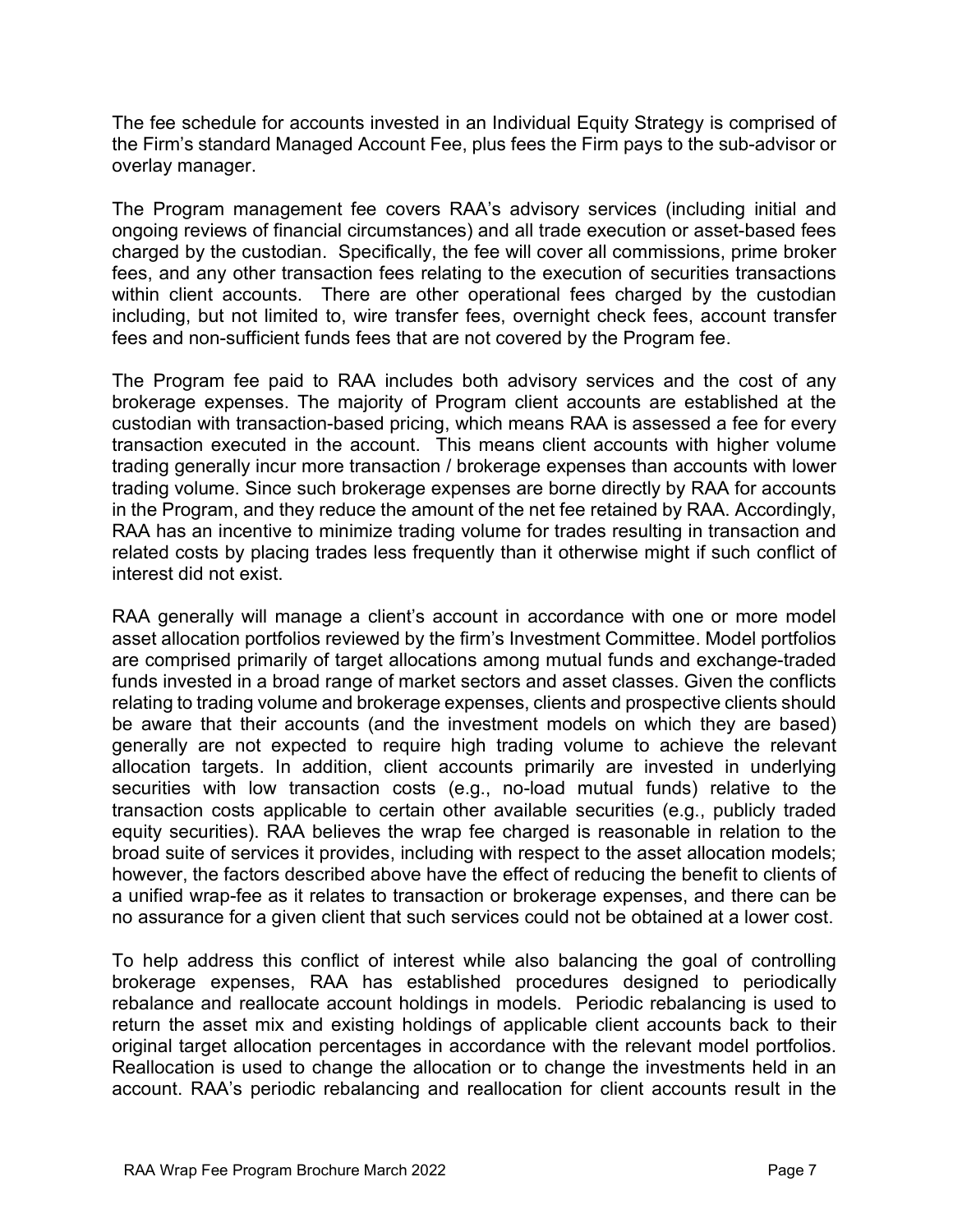incurrence of related transaction and brokerage costs borne by RAA, and these procedures in part are intended to help mitigate the conflict of interest described above from resulting over time in client accounts drifting from applicable target allocations in their model portfolios.

We do not automatically include all accounts in every rebalance and reallocation. Instead, we determine a dollar amount (i.e. threshold) under which adjustments to investment holdings will not have a material impact on the account. If we believe trading an account is in the best interests of the client because we anticipate a material impact, we will include the account in a rebalance or reallocation. However, if we determine including an account in a rebalance or reallocation will not have a materially positive impact, we will exclude the account in order to avoid unnecessary trading and brokerage expenses.

The Program may cost the client more or less than purchasing such advisory and execution services separately. As disclosed in this section, RAA receives compensation as a result of a client's participation in Program. The amount of Allworth's compensation may be more than what a client would receive if the client participated in programs sponsored by other financial firms or paid separately for investment advice, brokerage, and other services.

# ADDITIONAL FEES

Client accounts pay additional fees which may be charged by the account custodian, including account maintenance fees, transfer fees, electronic fund and wire fees, margin interest, exchange fees, taxes, spreads, mark-ups/mark-downs, custody fees for alternative investments, etc. Mutual fund redemption fees incurred in accounts RAA manages are handled according to the reason for the transaction. Redemption fees as a result of trades ordered by RAA, such as rebalancing across multiple accounts, are not charged to the client accounts. In contrast, redemption fees as a result of a client's change in investment strategy will be charged to the client's account. Clients pay any mutual fund early redemption fees if the client initiates the trade.

RAA also provides advice and services regarding coordination of the client's estate plans and federal and state tax needs; however, RAA is not a law firm or CPA firm. This includes consulting with attorneys and/or CPAs on behalf of a client or recommending attorneys and/or CPAs to a client.

Depending on the scope of the client engagement, there is no additional cost or additional fee charged by RAA for estate planning review and advice. RAA does not provide legal documents for estate plans.

Tax preparation services are also offered for an additional fee.

# ITEM 5 - ACCOUNT REQUIREMENTS AND TYPES OF CLIENTS

RAA provides investment advice to the following types of clients: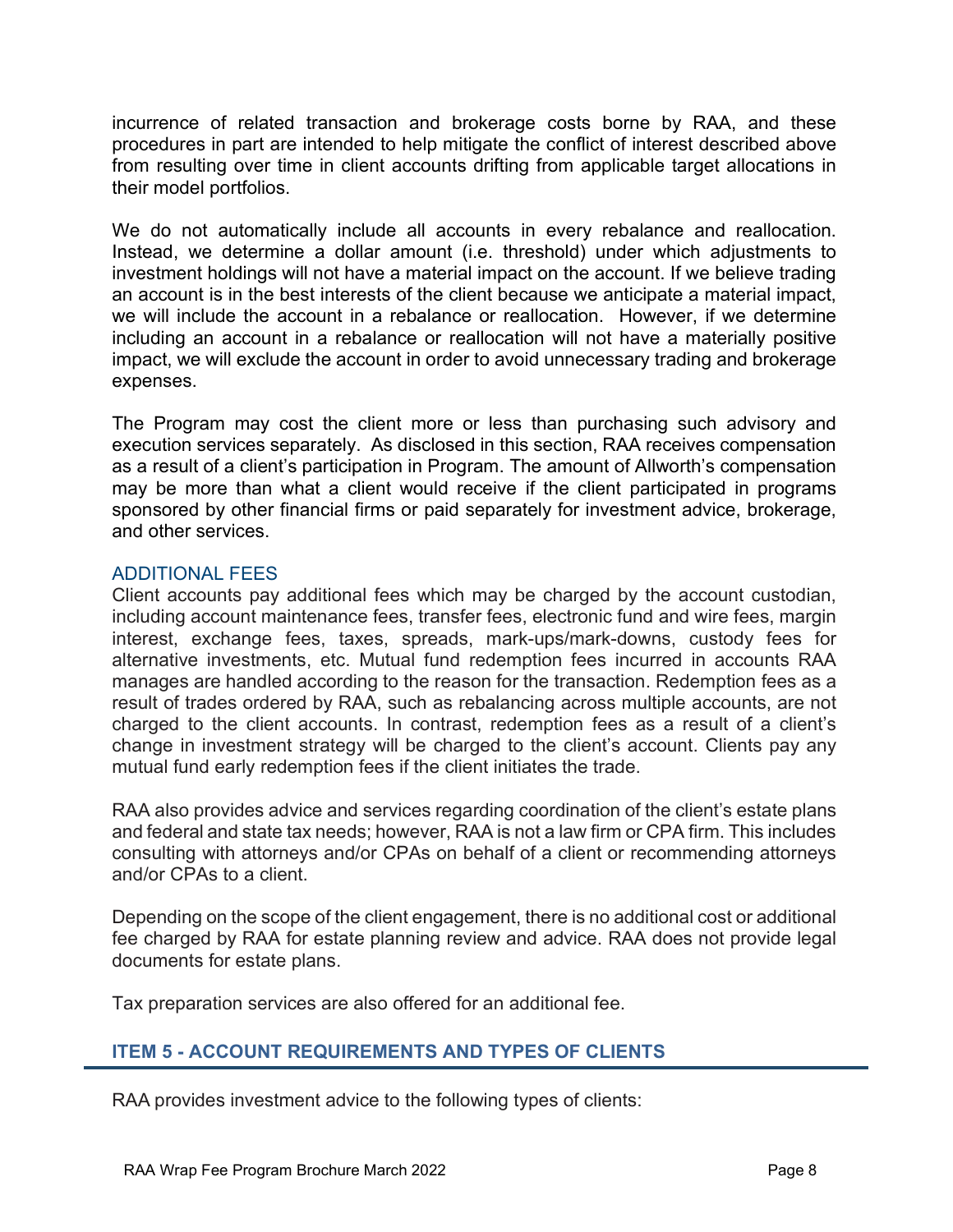- Individuals and high net worth individuals
- Personal Trusts and Foundations

RAA imposes a \$250,000 minimum portfolio size for starting or maintaining an account and a \$500,000 minimum investment to participate in the Individual Equities Strategy or Individual Bond Strategy. These minimums may be waived at the sole discretion of RAA.

### ITEM 6 - PORTFOLIO MANAGER SELECTION AND EVALUATION

The Program currently is only available to RAA clients utilizing the Fidelity custodial platform.

RAA employs a "strategic asset allocation" approach to investment management. Our strategy aims to balance risk and reward by apportioning a portfolio's assets among major asset classes according to an individual's goals, risk tolerance and investment horizon. RAA's process starts with a quantitative approach to determining if or when to overweight equities or bonds. Each month the Investment department reviews three back-tested valuation models to assist in determining what equity to bond ratio the portfolios should hold. The Investment Policy Committee then overlays these results to where the economy is positioned in the macro economic cycle.

Through quantitative and qualitative analysis, the Investment Policy Committee makes recommendations based on where we are in the economic cycle. These recommendations are monitored at least quarterly to make sure the portfolios remain positioned properly given market dynamics and the Committee's forecast for asset classes. The Investment Department also monitors portfolio positions to make sure they align with our performance standards and fundamental investment criteria.

The Firm's Investment Policy Committee has the discretion to alter the weightings of asset classes and sectors within each strategy based on its assessment of expected returns and risks in the capital markets. The Firm will manage only the securities, cash and other investments held in the client's account. In making investment decisions for the account, the Firm will consider only the investments owned by the client which the client has disclosed to the Firm.

#### RISK OF LOSS

Past performance is not indicative of future results. Current and prospective clients should never assume that future performance of any specific investment or investment strategy will be profitable. Investing in securities (including stocks, mutual funds, and bonds) involves risk of loss. Further, depending on the different types of investments there are varying degrees of risk. Clients and prospective clients should be prepared to bear investment loss including loss of original principal.

Because of the inherent risk of loss associated with investing, RAA is unable to represent, guarantee, or even imply that its services and methods of analysis can or will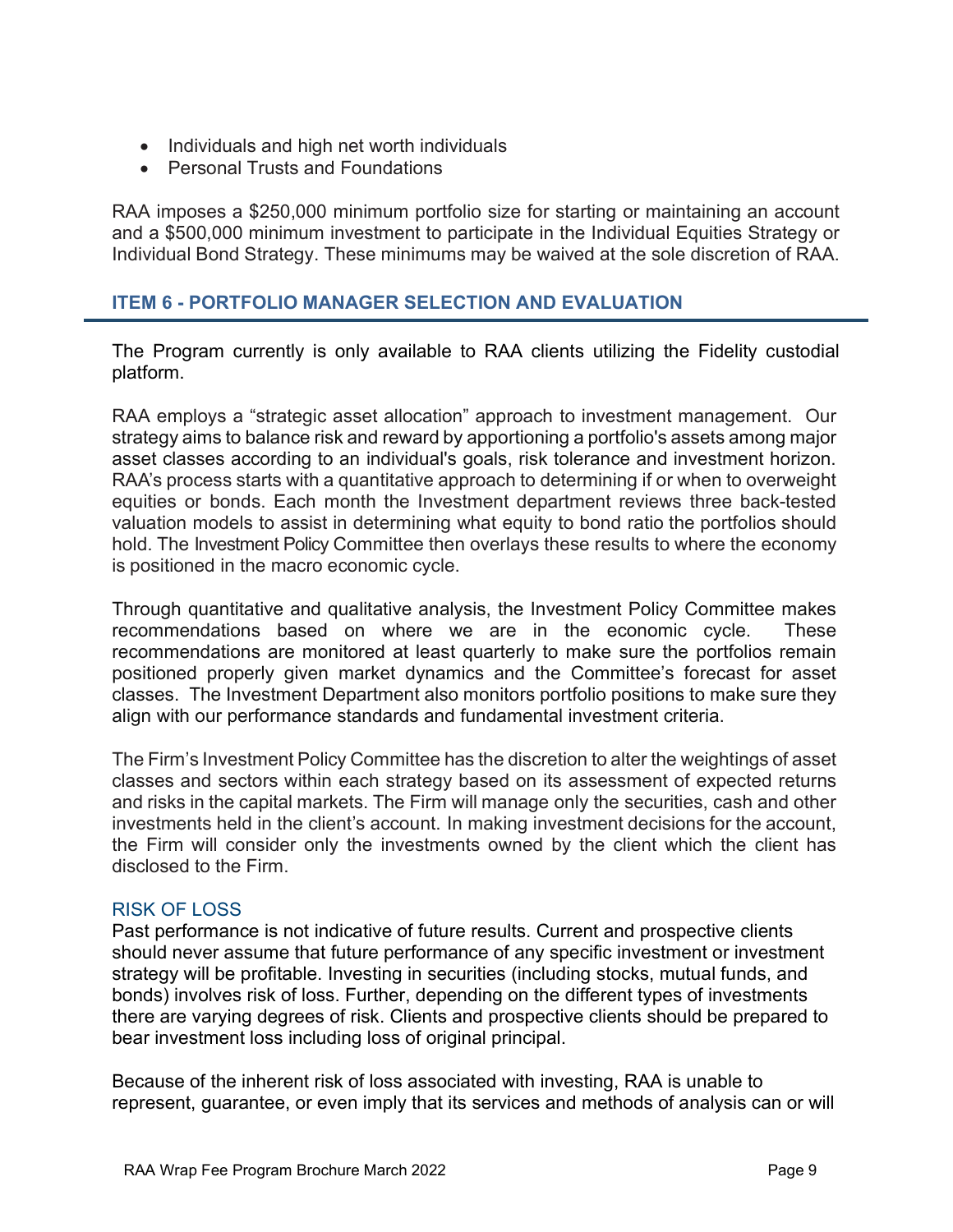predict future results, successfully identify market tops or bottoms, or insulate clients from losses due to market corrections or declines. There are certain additional risks associated when investing in securities through this investment management program.

- $\circ$  ETF Risks Buying or selling an ETF during market hours can result in higher or lower values than the index that it is based on. This may have to do with the time of the purchase or sale, the bid-ask spread of the ETF or the amount of daily volume that is traded for the ETF. While generally low, ETFs have expenses that are absorbed by clients. The risk of owning an ETF generally reflects the risks of owning the underlying securities the ETF holds. There are certain de minimis regulatory fees, which Allworth does not impose or receive, associated with ETF trades.
- $\circ$  Mutual Fund Risks Mutual fund trades only occur at the end of the trading day, regardless of when purchase or sell orders are placed. Depending on intraday market movements, this may result in a price for the trade that is more or less favorable than trading at other times. Along with expenses that are absorbed by clients, there may be additional expenses incurred based on early redemptions made by clients. Clients in non-qualified accounts are subject to potential taxable capital gain and dividend income distributions. The risk of owning a mutual fund generally reflects the risks of owning the underlying securities the mutual fund holds.
- $\circ$  Market Risk Equity markets as a whole can go down, resulting in a decrease in the value of Client investments that are invested in broad equity exposures.
- $\circ$  Stock Specific Risk When investing in stocks, there is always a certain level of company or industry specific risk that is inherent in each investment. Diversification is used in an attempt to mitigate this unsystematic risk. There is the risk that a company and its stock price will perform poorly or have its value reduced based on factors specific to the company or its industry.
- $\circ$  Credit Risk When investing in fixed income investments, there is the risk that issuer will default on the security and be unable to make payments or that an issue will be downgraded. Fixed income instruments with a higher credit risk typically pay a higher yield than those of a higher credit quality to compensate investors for the risk of potential default or downgrade.
- $\circ$  Interest Rate Risk When investing in high quality corporate bonds, U.S. Treasury securities, or other government-related bonds, these issues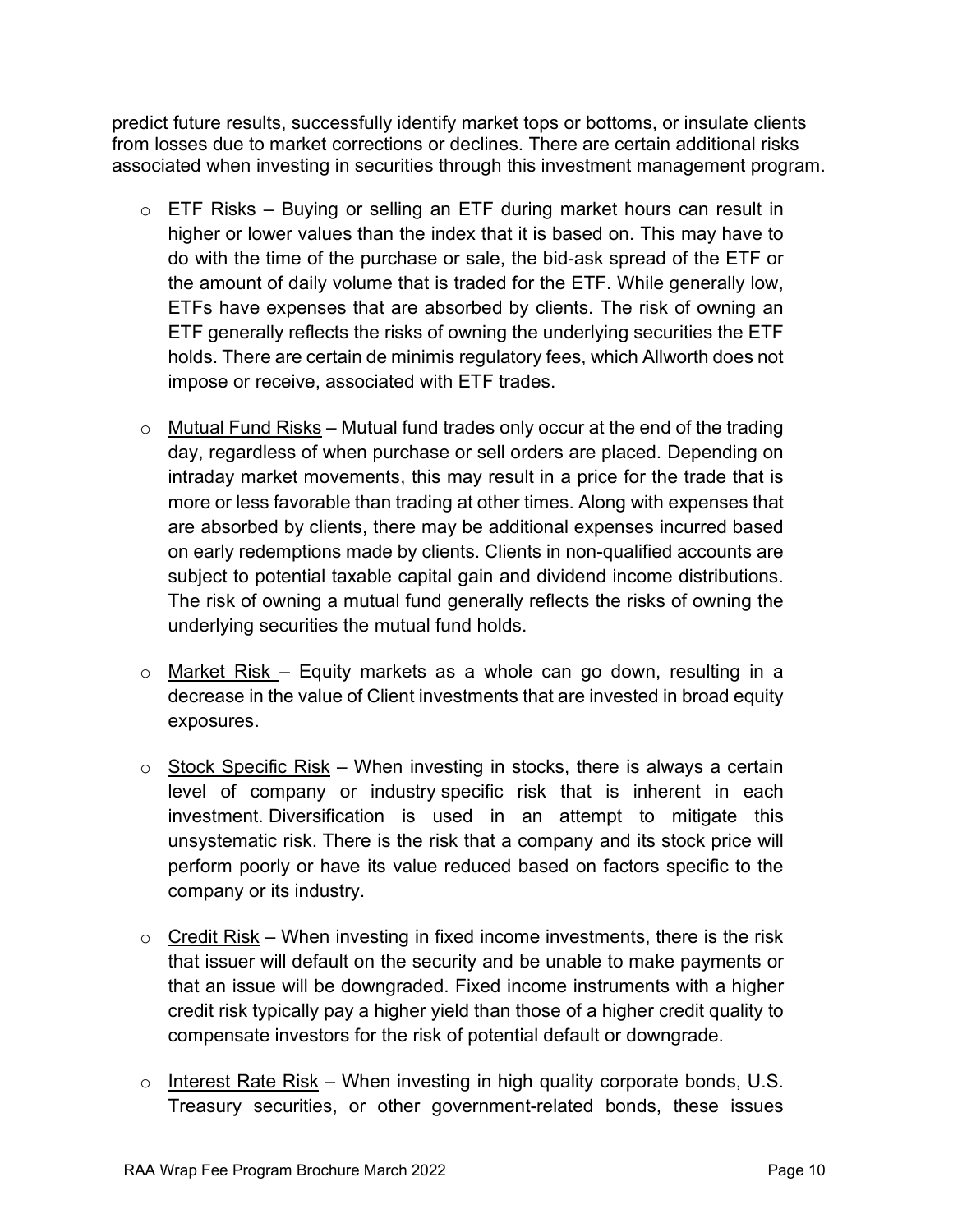generally have very little if any credit risk, but such investments can be very sensitive to changes in interest rates. Fixed income investments with longer maturities generally have the highest degree of interest rate risk. As interest rates increase, the value of the fixed income securities could decrease.

 $\circ$  Liquidity Risk – To the degree that a stock, bond, mutual fund, ETF or other investment cannot be sold easily, investors may not be able to quickly get out of an investment in a timely manner. This also holds true for interval mutual funds where investors may only liquidate their funds at specified times, often at the end of a calendar quarter. Liquidity risk can be an issue if one needs to immediately convert their assets to cash and this risk generally becomes more prevalent when asset prices are precipitously declining.

# PORTFOLIO MANAGEMENT STRATEGIES

Many of RAA's clients choose a combination of the strategies outlined below in an effort to further diversify their holdings. Each of our strategies (except for Individual Equities and Individual Bonds) is enacted through trading in no-load mutual funds and ETFs.

### CORE

The Core strategies are made up of a number of mutual funds and/or ETFs that in aggregate provide a well-diversified investment portfolio. Under normal market conditions the portfolio offers exposure to the following sectors: domestic large, mid and small cap, international equities, domestic fixed income and money market. The mix may be adjusted to provide more or less equity exposure depending on the client's risk profile. Clients are generally directed to one of seven core strategies as follows:

- Fixed Income: 0% equity, 100% fixed income
- Income Plus: 20% equity, 80% fixed income
- Conservative Growth: 40% equity, 60% fixed income
- Balanced: 50% equity, 50% fixed income
- Moderate Growth: 70% equity, 30% fixed income
- Growth: 80% equity, 20% fixed income
- Strategic Growth Opportunities: 100% equity

# CORE-TAX EFFICIENT

The Core-Tax Efficient strategies mirror the Core strategies with the exception that municipal bond funds are used in place of taxable bond funds and ETFs are used in place of mutual funds. In addition to market risk, there may be additional risk of continued taxefficiency of the selected equity funds.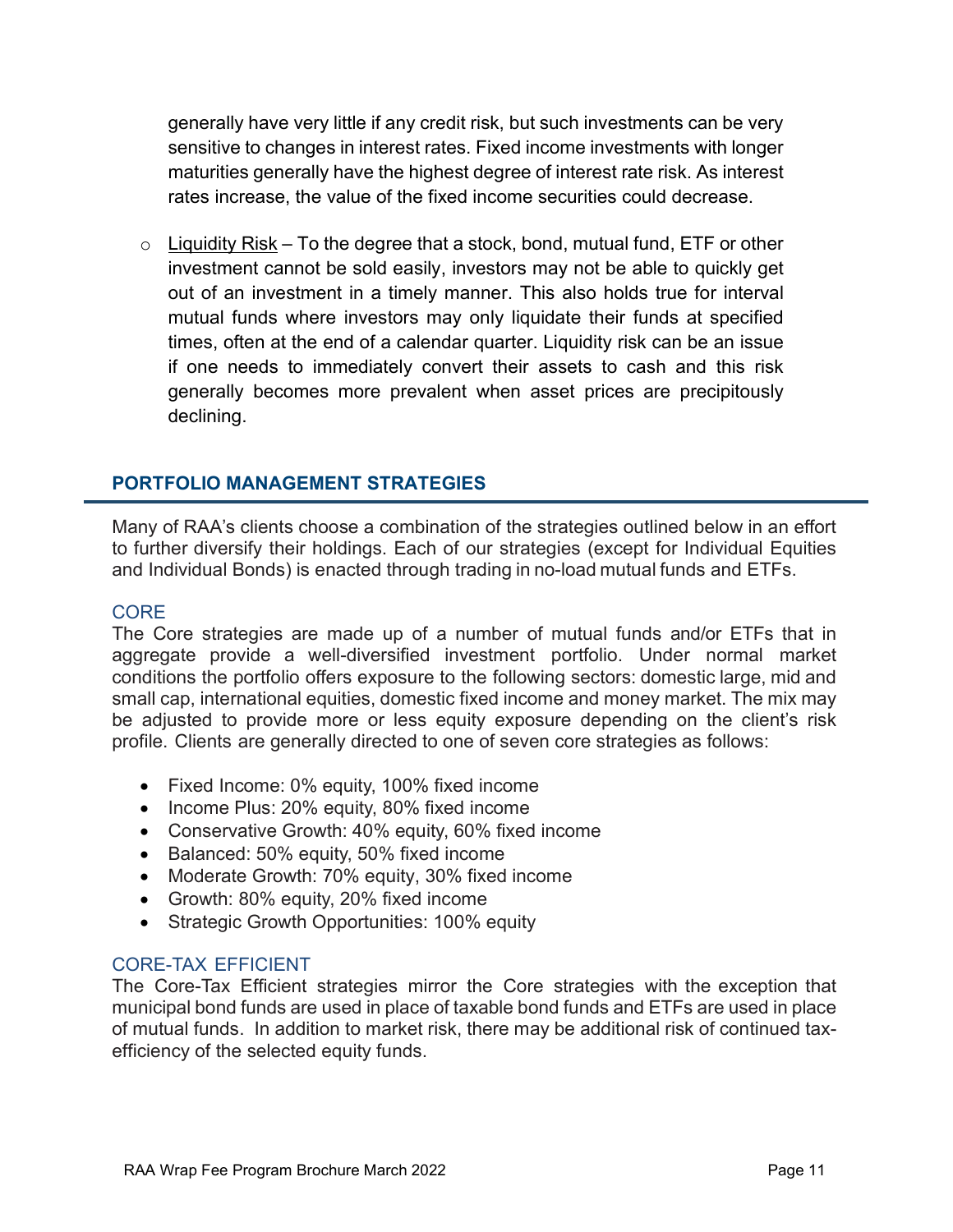#### INDIVIDUAL EQUITIES

The Individual Equities strategy is an all-equity large cap value strategy designed for clients interested in a portfolio of individual stocks seeking long-term capital appreciation. RAA acts as the overlay portfolio manager and maintains full discretion with regard to implementing the model portfolio recommendations provided by the third party investment adviser, Westwood Management Corp. ("Westwood"). Westwood has entered into a contract with RAA to provide it with a recommended model portfolio and timely updates to its recommendations. The model portfolio and any updates provided by Westwood serve as the primary source of information for RAA's Individual Equity stock decisions.

In general, the Individual Equities strategy is for clients that have expressed a personal preference to have a portion of their equities allocation invested in a portfolio of individual stocks and who meet appropriate suitability criteria. RAA imposes a \$500,000 minimum investment to participate in the Individual Equities strategy, which may be waived at the sole discretion of RAA.

#### INDIVIDUAL BONDS

The Individual Bond strategy is an all bond strategy that is designed for clients interested in a portfolio of individual bonds. In general, the portfolio will be invested in corporate issues, municipal issues or U.S. government agency issues with an S&P credit rating of "A" or higher. This portfolio may complement a Core strategy, Individual Equities strategy or Strategic Growth Opportunities strategy.

#### PARTICIPANTS OF EMPLOYER-SPONSORED RETIREMENT PLANS

RAA provides investment management services to participants of employer-sponsored retirement plans, such as 401(k) accounts, through self-directed brokerage accounts. Strategies for participants of employer-sponsored retirement plans are comprised of a number of mutual funds that in the aggregate provide a well-diversified investment portfolio suitable primarily for active team members.

For certain investment strategies, we utilize unaffiliated, third-party investment advisers ("TPA") to manage all or a portion of your assets. Currently, we use a combination of strategies developed by TPAs and strategies developed internally by our firm. There is a conflict of interest in that we could prefer our internal strategies when selecting portfolio strategies rather than selecting strategists developed by TPAs. To control for and mitigate these conflicts of interest, it is our intent to select TPAs based on objective, performance-related and investment-selection criteria. Moreover, the fee we charge and receive for this program does not go up or down based on whether or not we select a TPA and does not go up or down depending on the different TPAs selected.

RAA is ultimately responsible for TPA due diligence along with portfolio monitoring. Therefore, we may recommend TPAs to you that we have screened and qualified. RAA evaluates all such TPAs pursuant to a predetermined set of criteria prior to accepting any TPA onto the RAA network. RAA will review the TPAs assets under management, investment experience, disciplinary history, past performance, and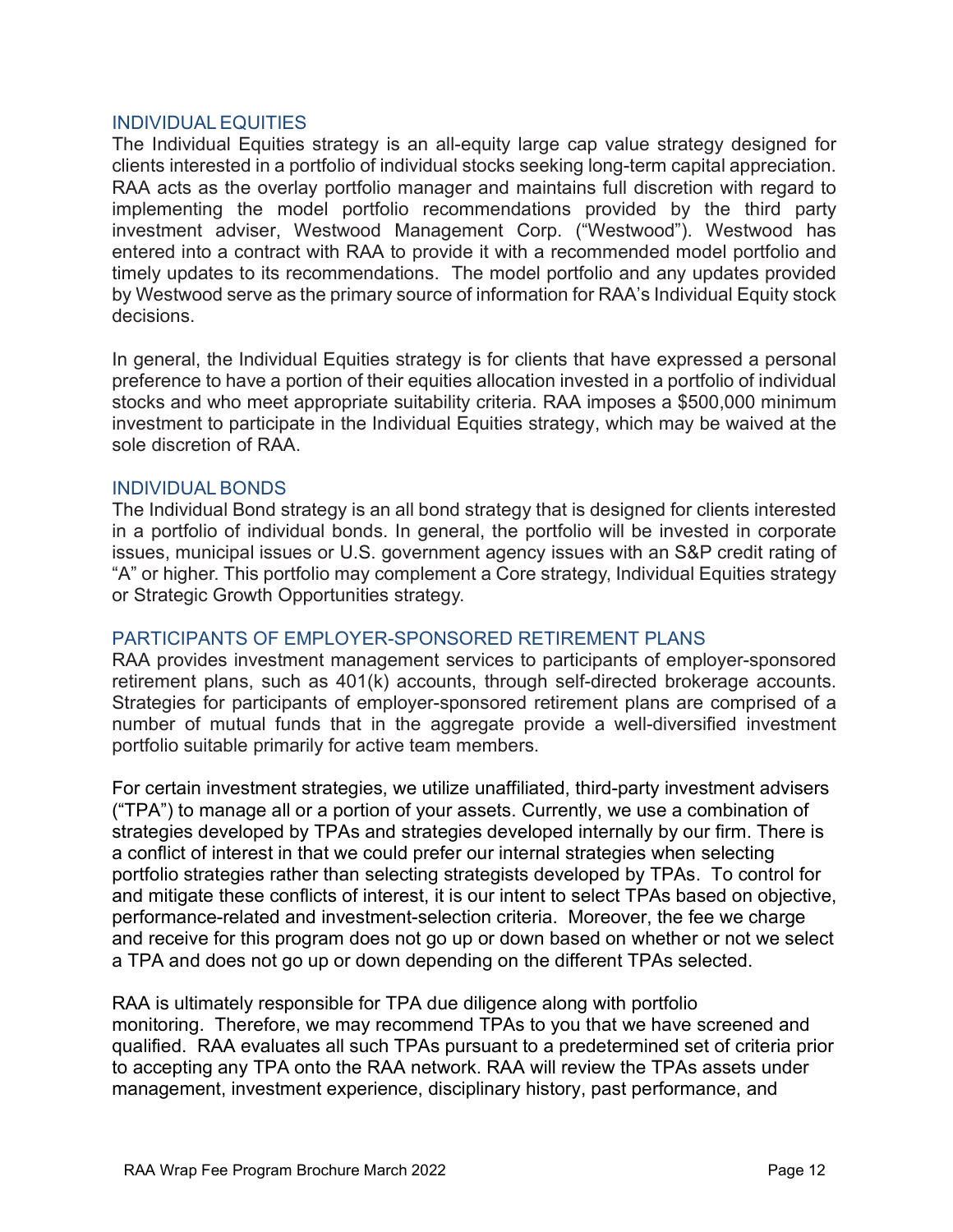numerous other factors. Clients are encouraged to conduct their own research into any recommended TPA, including, but not limited to consulting with independent tax, legal or financial advisers as necessary. Clients are encouraged to consider their individual circumstances, risk tolerance and needs prior to following any Allworth generated recommendation.

Any TPA selected by RAA shall be registered or exempt from registration in your home state. The recommendation of TPAs, or other products and funds, may be done on a discretionary or non-discretionary basis with the specific terms outlined in your Advisory Agreement. When a client authorizes RAA to have the ability to select TPAs or other products and funds on a discretionary basis, RAA will have the authority to select and terminate TPAs, products or funds without the client's specific approval. The decision to use a TPA is always based on each client's individual needs. A complete description of the TPAs services acting as TPA, fee schedules and account minimums will be disclosed in the TPAs Form ADV Disclosure Brochure which will be provided to client. Fees for services provided by the TPAs will be deducted by the TPA directly from the client account at the custodian in accordance with the TPA's fee schedule.

We are always available to answer questions you may have regarding the portion of your account managed by the TPA(s) and act as the communication conduit between you and the TPA(s). TPAs will generally take discretionary authority to determine the securities to be purchased and sold for your accounts.

#### CLIENT ASSETS UNDER MANAGEMENT

As of December 31, 2021, Allworth had \$13,782,219,676 in assets under management ("AUM"), of which \$13,408,844,041 was managed on a discretionary basis and \$373,375,635 was managed on a non-discretionary basis.

#### PERFORMANCE-BASED FEES AND SIDE-BY-SIDE MANAGEMENT

Performance-based fees are defined as fees based on a share of capital gains on or capital appreciation of the assets held in a client's account. RAA does not charge or receive performance-based fees.

#### VOTING CLIENT SECURITIES

The Firm may choose to, but is not required to, vote proxies on a client's behalf. Clients that retain proxy-voting responsibilities will receive all issuer communications directly from their custodian.

When charged with the responsibility to vote proxies on behalf of its clients, the Firm will vote such proxies through an independent, unaffiliated third-party voting service ("Broadridge") in accordance with policies and recommendations determined by Broadridge. Broadridge endeavors to make vote recommendations in a manner that is reasonably designed to eliminate any potential conflicts of interest. Broadridge is required to establish and maintain adequate internal controls and policies in connection with the provision of proxy voting services to the Firm, including methods to reasonably ensure that its analysis and recommendations are not influenced by a conflict of interest. The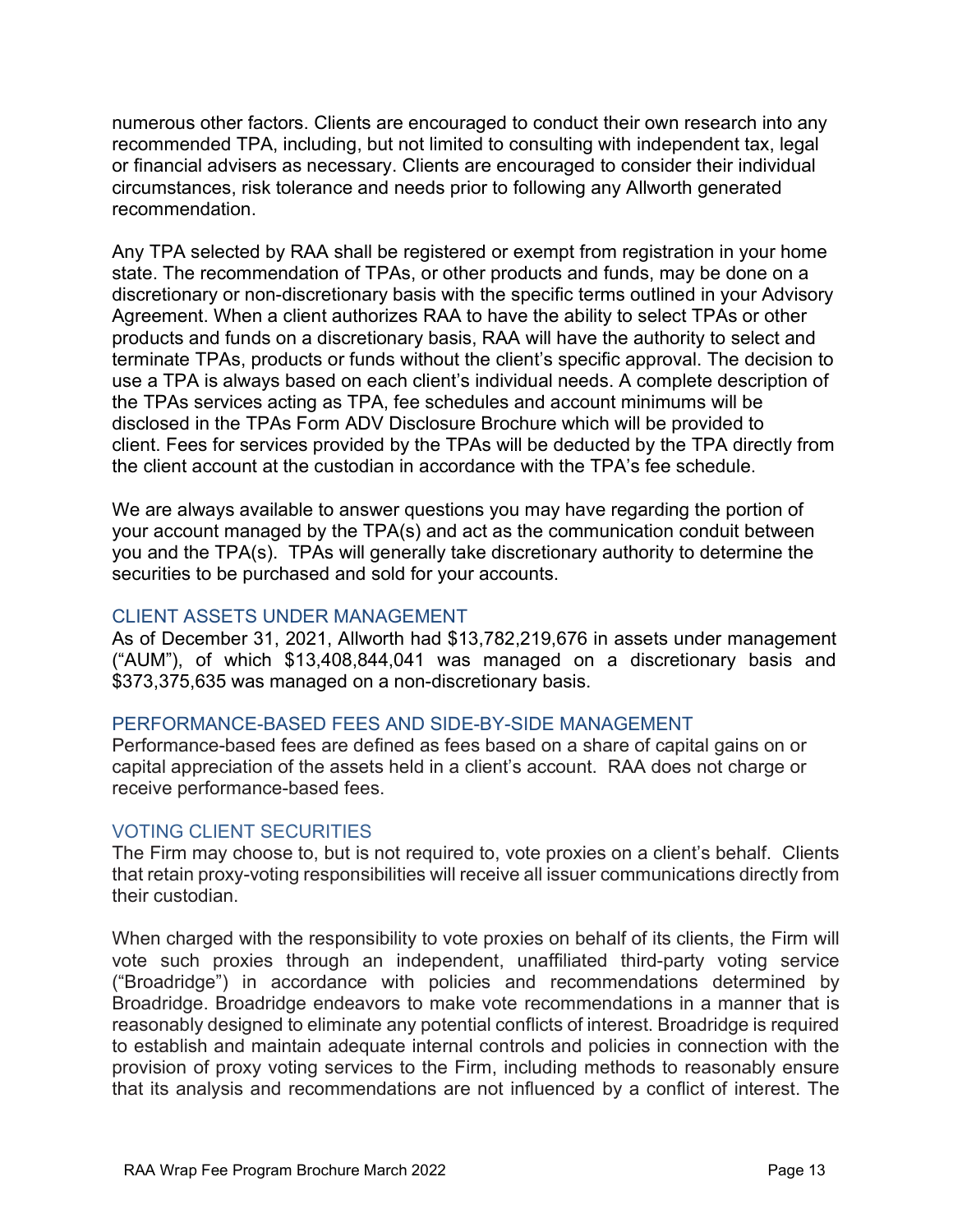policies include voting guidelines for matters relating to, among other things, the election of directors, approval of independent auditors, executive compensation, corporate structure and anti-takeover defenses. Broadridge may abstain from voting from time to time where it determines that the costs associated with voting a proxy outweigh the benefits derived from exercising the right to vote.

In situations where a conflict of interest arises between RAA and a Client with respect to a particular security or a specific issue on the proxy ballot, the conflict of interest will be disclosed to the Client and RAA will take direction from the Client on how to cast their vote.

A report summarizing each corporate issue and corresponding proxy vote is available to clients upon request by contacting the Client Service Department.

# ITEM 7 - CLIENT INFORMATION PROVIDED TO PORTFOLIO MANAGERS

RAA collects information about each client, which may include personal information, objectives, risk tolerance and suitability information. RAA serves as both the sponsor and the manager of the Program.

# ITEM 8 - CLIENT CONTACT WITH PORTFOLIO MANAGERS

RAA's portfolio managers are available to clients at any time during normal business hours. It is RAA's policy to provide an open channel of communication between our investment team and our clients. Clients are encouraged to contact their relationship managers whenever they have questions about the management of their accounts.

# ITEM 9 - ADDITIONAL INFORMATION

#### DISCIPI INARY INFORMATION

RAA and its personnel seek to maintain the highest level of business professionalism, integrity and ethics. RAA has no reportable disciplinary events to disclose.

# OTHER FINANCIAL INDUSTRY ACTIVITIES AND AFFILIATIONS

RAA is under common ownership with Hanson McClain Retirement Network, LP, doing business as AW Securities, a broker-dealer member of FINRA/SIPC. AW Securities is also registered with the SEC as an investment adviser. RAA and AW Securities are owned by HMG Holdco, Inc., a holding company with majority ownership controlled equally between Scott Hanson and Pat McClain.

AW Securities offers a limited selection of variable annuity products and mutual funds to its clients and does not engage in any other types of securities transactions. In addition, AW Securities provides marketing, consulting, and client acquisition services to other investment adviser firms, broker/dealers and their representatives through the Hanson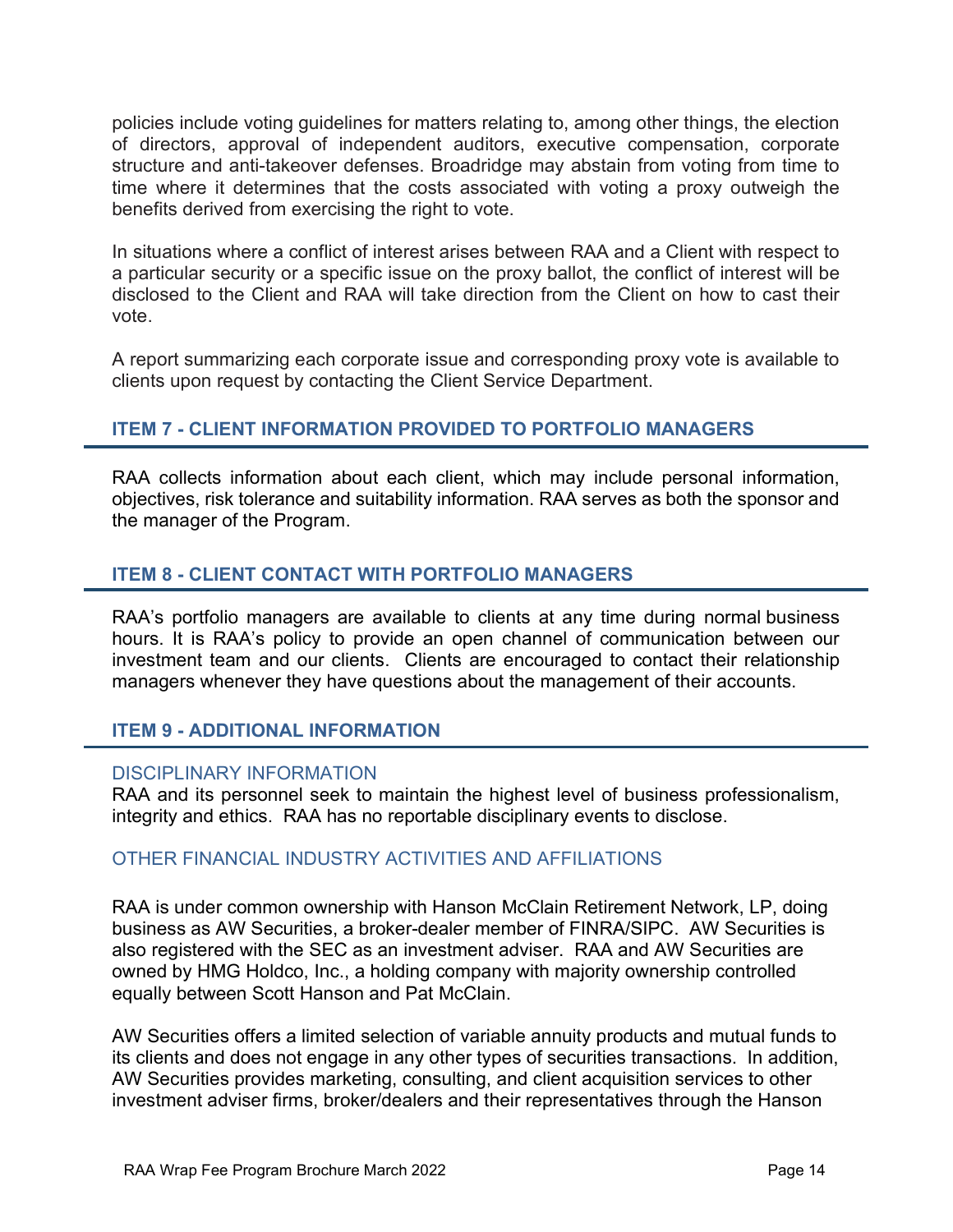### McClain Retirement Network.

Some investment adviser representatives of RAA are also registered securities agents with AW Securities. A conflict of interest exists as potential sales of variable annuity products which provide commissions could create an incentive for an Allworth investment adviser representative to recommend products based on the commission they earn. When placing variable annuity transactions through AW Securities in their capacity as registered securities agents, RAA investment adviser representatives are allowed to earn sales commissions; however, such representatives do not directly earn commissions. RAA investment adviser representatives are compensated with a base salary and have the ability to earn additional compensation based on the total revenue generated by the representative's client assets under management. RAA investment adviser representatives are not compensated on a per transaction basis.

RAA's investment adviser representatives will only recommend variable annuity products to a Client if it is determined that such products are suitable for the client and appropriate for fulfilling the client's asset allocation strategy and objectives. In doing so, RAA, AW Securities, its associated persons and employees are prohibited from trading on material non-public information.

AW Securities is also a licensed insurance agency and some of the associated persons of AW Securities and RAA are also independently licensed to sell variable annuity products through various insurance companies. When acting in these capacities, commissions are paid to AW Securities for selling these products.

The compensation received from RAA creates a conflict of interest whenever an associated person recommends an insurance product through AW Securities.

RAA is under common ownership with an accounting and tax preparation firm, Allworth Tax Solutions. Clients seeking assistance with tax preparation and/or accounting services are referred to Allworth Tax Solutions to work with a licensed Certified Public Accountant (CPA), but are not obligated to use our affiliated accounting firm's services. If a client chooses to engage Allworth Tax Solutions for tax preparation and/or accounting services, the client will pay a separate fee in addition to the fees paid to RAA for investment advisory services. A conflict of interest when clients choose to use Allworth Tax Solutions because of the additional revenue RAA earns when clients use the services of Allworth Tax Solutions. All fees for services provided by Allworth Tax Solutions are disclosed to clients and clients are under no obligation to use the services of Allworth Tax Solutions. RAA receives no compensation or referral fees for recommending clients to Allworth Tax Solutions.

RAA has entered into an agreement with eHealthInsurance Services, Inc. ("eHealth") to refer clients of RAA to eHealth for health insurance services. eHealth specializes in offering insurance solutions for clients and their families. Product availability and coverage can vary by state. To the extent an RAA client or prospective client purchases insurance through eHealth, RAA will receive a referral fee.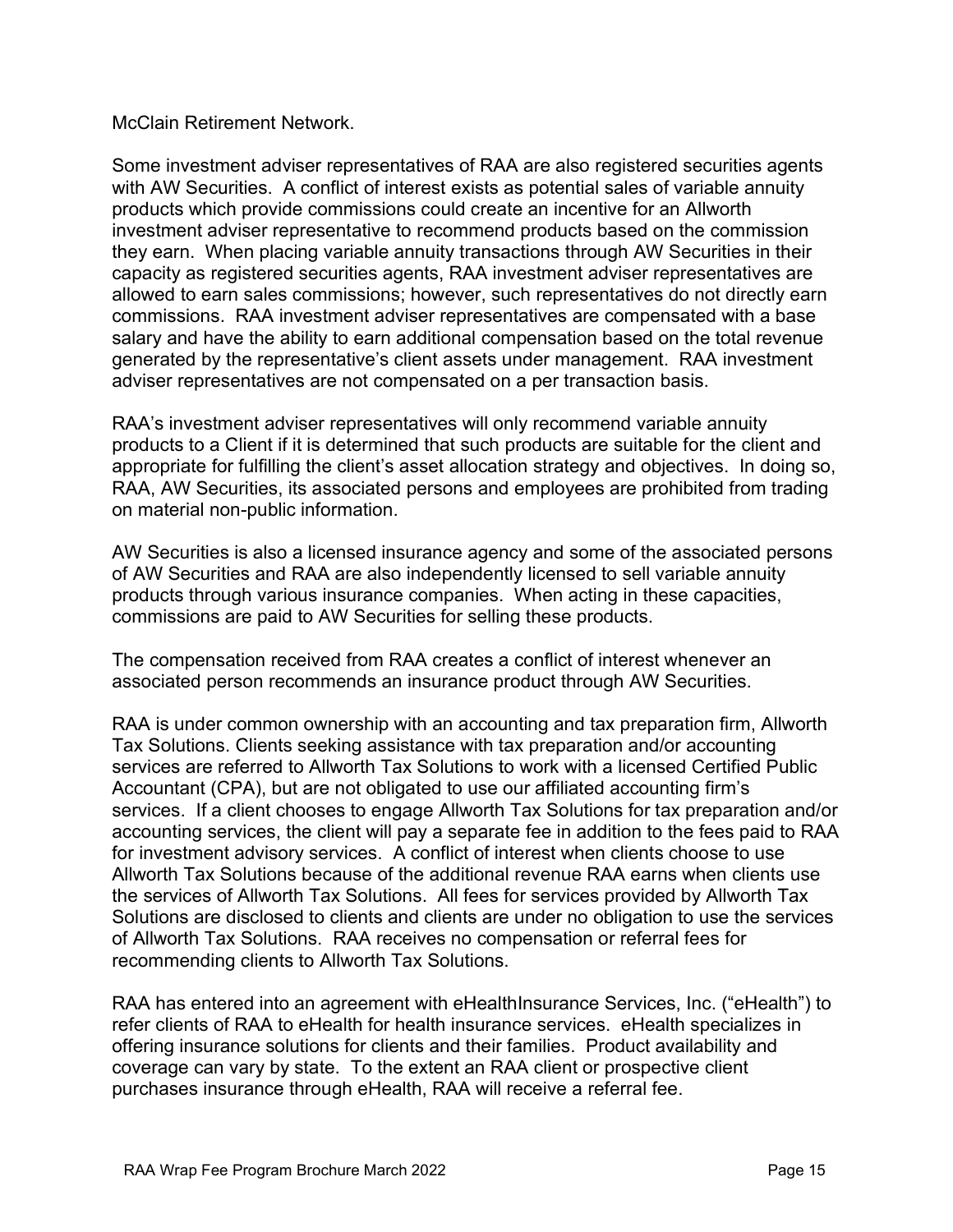# CODE OF ETHICS

#### Code of Ethics Summary

As a fiduciary, RAA has a duty of utmost good faith to act solely in the best interest of each of its clients. RAA places the interests of its clients ahead of the interests of the firm and its personnel. In order to ensure that RAA's personnel conduct themselves in an honest, ethical and fair manner, Allworth has established a Code of Ethics, which all supervised persons must read and then execute an acknowledgement agreeing that they understand and agree to comply with RAA's Code of Ethics. The Code of Ethics contains policies and procedures designed to prevent personnel from placing their own interests ahead of clients and imposes limits on certain activities, including personal trading, giving or receiving gifts for business purposes, political contributions and outside business activities. RAA will provide a complete copy of the Code of Ethics to any client or prospective client upon request.

# Affiliate and Employee Personal Securities Transactions Disclosure

RAA's supervised persons have the ability to buy or sell securities or have an interest or position in a security for their personal account that they also recommend to clients. This presents a potential conflict of interest as it provides RAA supervised personnel with the ability to take investment opportunities from clients for their own benefit, favor personal trades over client transactions when allocating trades, or use the information about transactions planned for client accounts to their personal benefit by trading ahead of clients. RAA's policy is that no supervised person shall prefer his or her own interest to that of a client. No RAA supervised person may purchase or sell any security prior to a transaction or transactions being implemented for the client account. Further, RAA supervised persons are not allowed buy or sell securities for their personal account(s) where their decision is derived, in whole or in part, by information obtained as a result of his/her employment unless the information is also available to the investing public upon reasonable inquiry. RAA maintains a list of all securities holdings for itself and all supervised persons, which is reviewed on a regular basis by a principal of the firm.

#### BROKERAGE PRACTICES

SELECTING BROKER/DEALERS FOR TRADES AND CUSTODY OF CLIENT ASSETS RAA has an arrangement with Fidelity. Fidelity provides RAA with "institutional platform services." The institutional platform services include, among others, brokerage, custody, and other related services. Allworth is not affiliated with Fidelity.

For clients with assets at Fidelity, RAA offers the Program. RAA charges a single fee to the client that includes custody, trading, investment advisory fees and other expenses associated with management of the account. RAA is also the portfolio manager for the accounts and clients may select any of the investment strategies RAA offers.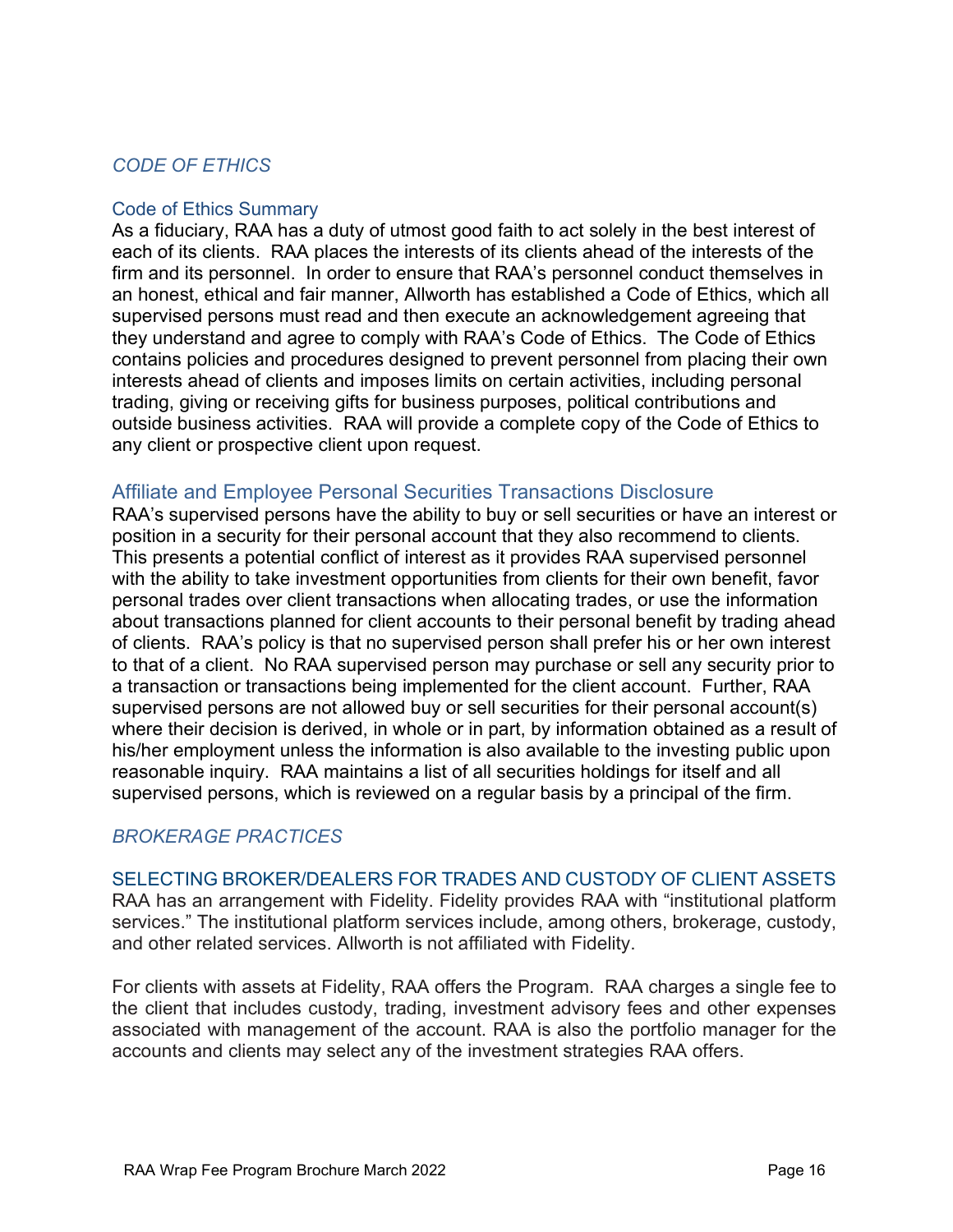The reason for preferring Fidelity includes, but is not limited to: discounted commission rates; dedicated trading and/or client service personnel; availability of and access to no load, no transaction fee, load-waived and institutional class mutual funds; access to electronic trading and/or block trading; daily transaction download and reconciliation files; research tools; and an online account service platform. While the receipt of these benefits – which are not typically available to retail investors – creates a potential conflict of interest on behalf of RAA, there is no direct link between RAA's participation in the platform and the advice it gives to clients nor does receipt of these benefits depend on the amount of brokerage transactions directed to Fidelity. These services are typically provided to investment advisers that maintain a minimum of \$10 million held with Fidelity. RAA receives no fees or compensation for recommending Fidelity, but receives other benefits as described herein.

Fidelity does not charge clients a separate custody fee. Instead, they are compensated through commissions, transaction-related fees, asset-based fees or fixed fees. Commissions are charged for individual equity trades. Transaction fees are charged for certain no-load mutual funds. Individual bonds pay a spread or mark-up reflected in the transaction price. Fidelity may also be compensated based on the account value or a flat fee charged per account. In addition, Fidelity is compensated by any NTF mutual funds that are held in client accounts.

RAA regularly assesses the services provided by Fidelity to determine that the reasonableness of commissions is consistent with their ability to provide quality services to RAA and its clients. RAA believes that, in consideration of all services provided, including but not limited to commission rates and other fees, Fidelity is providing overall execution quality consistent with RAA's duty to seek best execution for its clients.

Scott Hanson, Co-CEO, of Allworth Financial serves on the Schwab Advisor Services Advisory Board (the "Advisory Board"). Allworth Financial may recommend that clients establish brokerage accounts with Charles Schwab & Co., Inc. ("Schwab") and/or its affiliates (e.g. TD Ameritrade Institutional) to maintain custody of the clients' assets and effect trades for their accounts. The Advisory Board consists of representatives of independent investment advisory firms who have been invited by Schwab management to participate in meetings and discussions of Schwab Advisor Services' services for independent investment advisory firms and their clients. Advisory Board members enter into nondisclosure agreements with Schwab under which they agree not to disclose confidential information shared with them. This information generally does not include material nonpublic information about the Charles Schwab Corporation, whose common stock is listed for trading on the New York Stock Exchange (symbol SCHW). The Advisory Board meets in person or virtually approximately twice per year and has periodic conference calls scheduled as needed. Advisory Board members are not compensated by Schwab for their service, but Schwab does pay for or reimburse Advisory Board members' travel, lodging, meals and other incidental expenses incurred in attending Advisory Board meetings.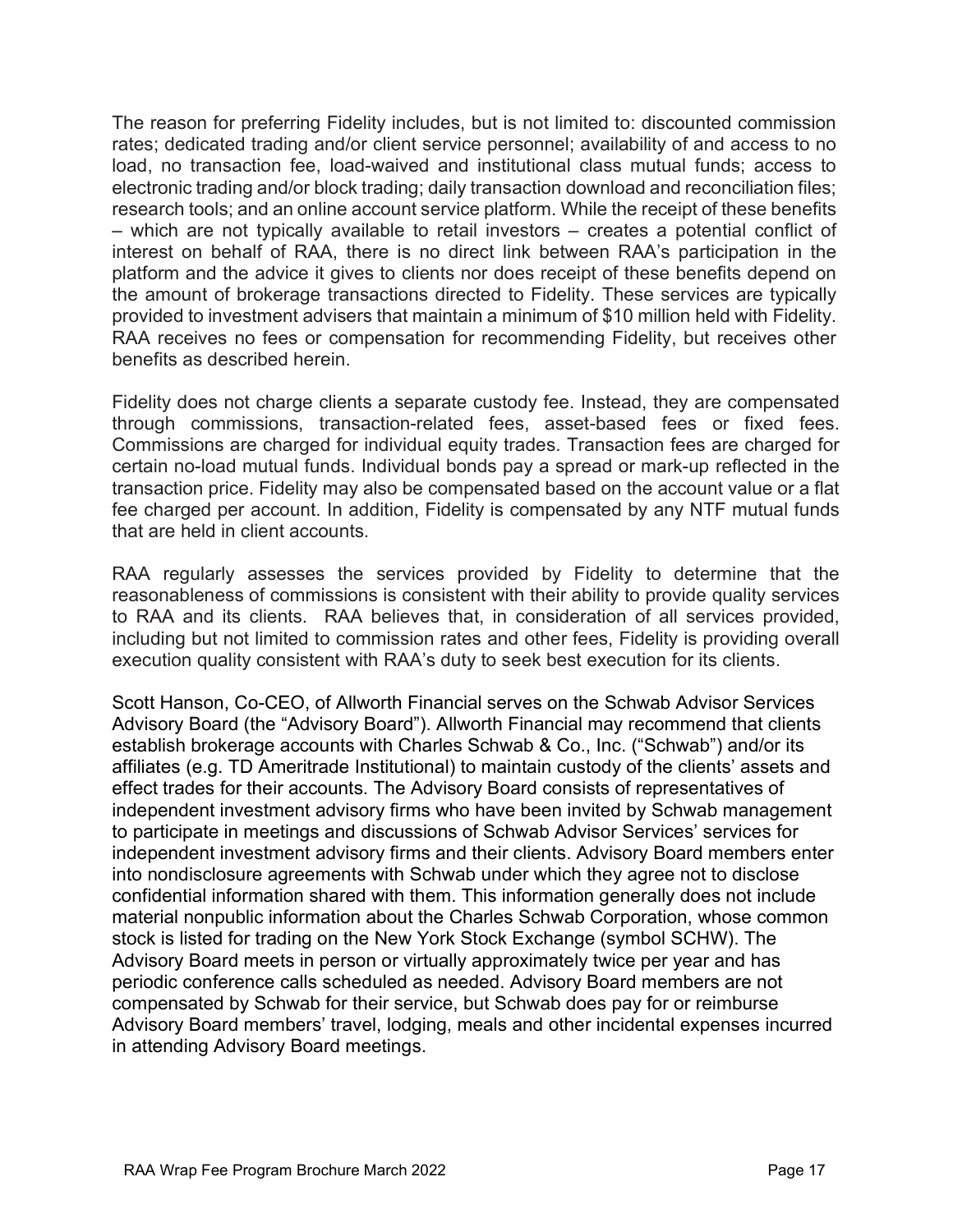### BROKERAGE FOR CLIENT REFERRALS

Fidelity does not refer clients to RAA in exchange for compensation.

#### DIRECTED BROKERAGE

Clients are not allowed to request that trades be enacted through a specific broker. RAA requires clients to use one of RAA's recommended broker-dealers as their account custodian. Not all advisors require their clients to use a particular custodian or broker.

#### ORDER AGGREGATION

In certain instances, RAA may determine that it is in one or more of its clients' best interests to engage in a block trade comprised of shares to be purchased or sold by more than one client account. In such cases, RAA will allocate the block trade proportionately to the capital of each of the client accounts participating in the trade in a manner that RAA determines is fair and equitable to the participating clients. RAA will engage in block trades when it determines such action will result in best execution for all client accounts and to ensure that all client accounts are treated equally and fairly. Fidelity does not provide commission breaks to participants in block trades.

#### CLIENT REFERRALS AND OTHER COMPENSATION

#### CLIENT REFERRALS

The Firm's independent marketing representatives are paid a fee by the Firm. The Firm compensates the representatives according to an ongoing fee-sharing agreement. In most cases, the fee is structured to pay the representative a higher percentage at the inception of the client relationship and it is reduced over time. Clients referred to the Firm in accordance with any referral arrangement do not pay a higher fee for advisory services as a result of the referral. The details of such payments are described to clients as required, and acknowledged and accepted by those clients, in a signed Solicitors Disclosure Document.

#### OTHER COMPENSATION

As part of the institutional platform services offered by Fidelity, RAA has access to free industry information, such as newsletters or other publications pertaining to compliance, marketing, practice management, etc. Fidelity negotiates discounted prices for advisers on products and services offered by third parties that assist RAA with trading, reporting, marketing, compliance, technology, operations and other business management functions. Fidelity may also provide benefits including attendance at sponsored events, such as workshops and conferences, at reduced cost or no cost and may include payment or reimbursement for travel, lodging, meals and/or entertainment. These benefits are not provided on the basis of client transactions. Under no circumstances do any clients pay additional fees or commissions in order for RAA to obtain these products or services.